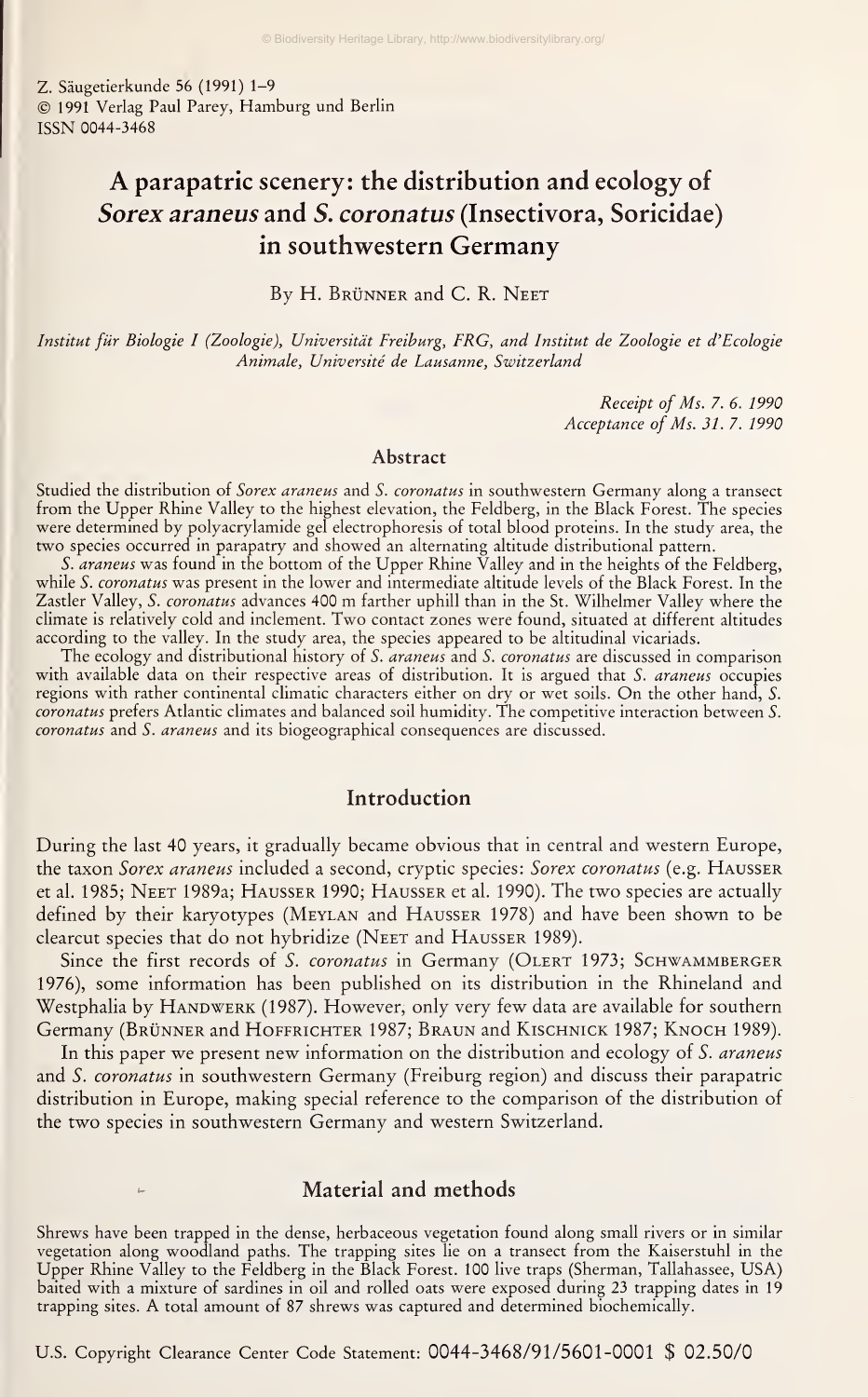## 2 H. Brünner and C. R. Neet

For electrophoretic determination, a blood sample of about  $2 \mu$ l was taken from the tail. Blood samples were diluted in a buffer solution, analysed according to a standard technique (HAUSSER and Zuber 1983) and identified by the characteristic albumin patterns (Neet and Hausser 1989). As the electrophoretic technique has been tested in Switzerland only, karyological analyses were undertaken with some of the specimens of S. araneus and S. coronatus in order to ascertain the reliability of the electrophoretic method in southwestern Germany (see Neet 1989a, for <sup>a</sup> discussion of the limitations of the applicability of the technique).

Karyotypes were prepared in the laboratory from air dried mitotic chromosomes taken from bone marrow cells. The preparations were either Giemsa stained in a 4 % solution (BAKER et al. 1982) or Gbanded (SEABRIGHT 1971). All the S. *araneus* specimens analysed from southwestern Germany<br>belonged to the "Vaud" karyotype with 22–24 (NF = 40) meta- and acrocentric autosomes, i.e. the same karyotype as the one used to test the biochemical determination techniques (NEET 1989a; NEET and HAUSSER 1989). The individuals of S. coronatus all had 20 metacentric autosomes (NF = 44).

#### Results

In the study area, S. *araneus* and S. *coronatus* appear to be parapatrically distributed, i.e. in conjunct contact, without wide zones of sympatry (Fig. 1). The corresponding list of trapping sites includes the altitudes at which the two species were caught (Table 1).

Only one species, S. araneus, was found in the Upper Rhine Valley near Freiburg (Mooswald) and on the Kaiserstuhl. On the lower slopes of the Black Forest (near Ehrenkirchen) and of the Zartener Becken (near Freiburg), S. coronatus was the only species to be captured. In the Feldberg region, S. coronatus was the only species found up to <sup>730</sup> m in the Zastler Valley, and up to <sup>700</sup> m in the Bruggatal and in the St. Wilhelmer Valley. The upper limit of distribution of S. coronatus is at about <sup>1050</sup> m in the Zastler Valley and 700 m in the St. Wilhelmer Valley. S. araneus is found between 900 m and <sup>1450</sup> m in the Zastler Valley and between <sup>790</sup> m and up to the top at the Feldberg (1496 m) in the St. Wilhelmer Valley.

As one would expect according to this altitudinal segregation pattern where S. araneus is found in the lowlands and higher mountain altitudes, while S. coronatus inhabits middle range altitudes, two contact zones were found. In these zones, as in other contact zones studied in Switzerland (Neet and Hausser 1990), the two species may coexist. The first contact zone is situated in the middle of the Zastler Valley, at 900 m, and the second one on the Schönberg, <sup>a</sup> foothill of the Black forest, at 400 m.

## Discussion

## Distribution of S. araneus and S. coronatus in southwestern Europe

The results presented here strongly suggest <sup>a</sup> parapatric distribution of the two species in southwestern Germany. This is consistent with the general pattern described in central and western Europe by Hausser et al. (1985). The alternating altitude distribution found here also corresponds to the one found in western Switzerland (Hausser 1978) and confirms current views on the ecology of the two species.

As a matter of fact, S. coronatus inhabits wide areas of northwestern Spain and most parts of France. In these countries, S. araneus is restricted to higher altitudes (Pyrénées, Massif central, Alpes), and the parapatric distribution is clearcut (Hausser et al. 1985).

Moving towards the east and the north of Europe, the parapatrical distribution turns out to be progressively realized on <sup>a</sup> meso-distributional level and becomes more and more difficult to visualize on a large scale. In Switzerland, S. *coronatus* is mainly present in the lowlands, the lower parts of the Jura and the Alps. In some places this species may, however, extend up to 1400 m of altitude. S. *araneus* is the dominant species above 800 m, but also occurs at low altitudes in wet habitats such as the borders of the Lake of Neuchätel. Although asimple histogram of their altitudinal distributions suggests a wide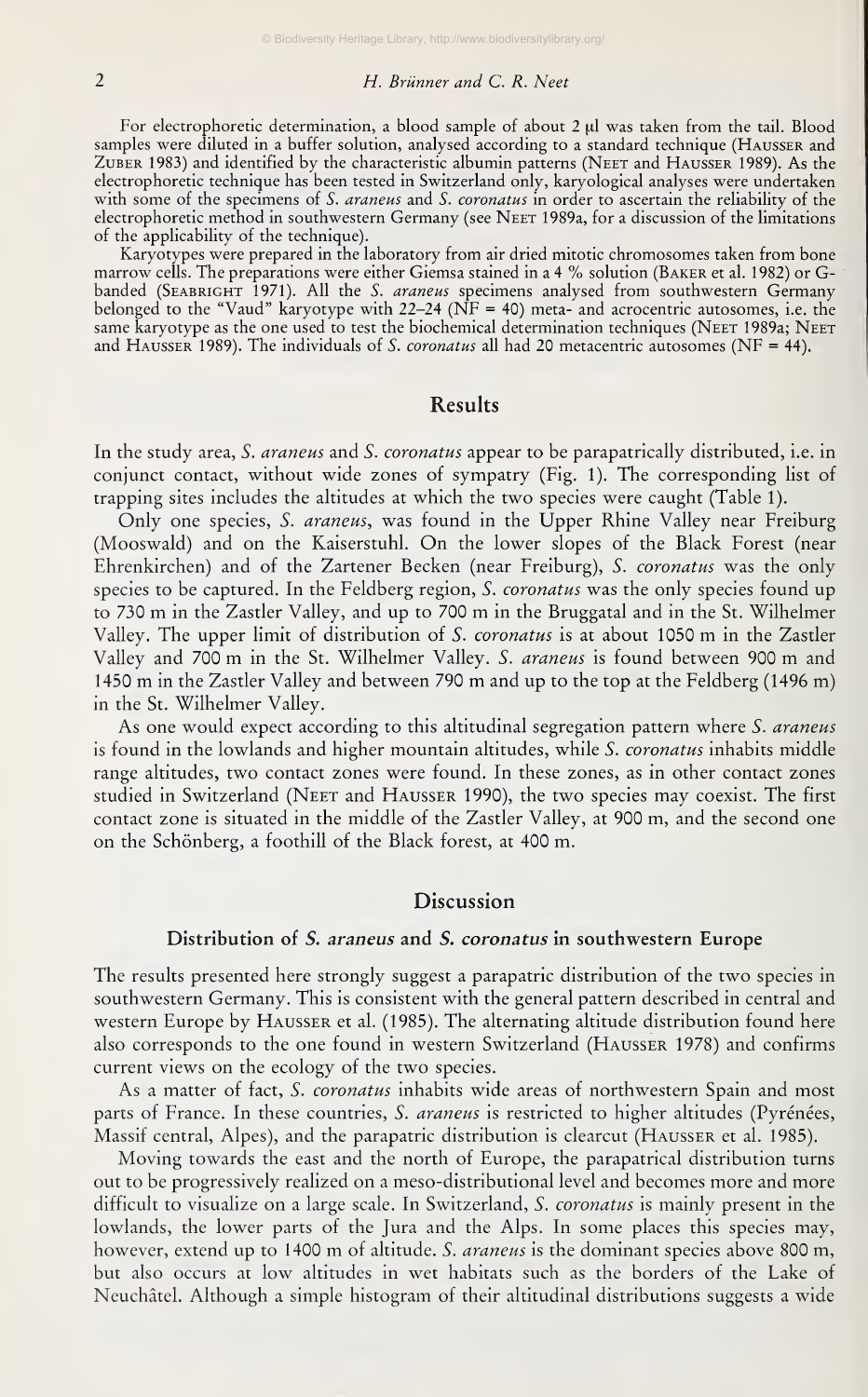#### The distribution and ecology of Sorex araneus and S. coronatus 3

zone of sympatry, all detailed distributional studies have confirmed strict parapatry with contact zones never exceeding <sup>a</sup> few hundred meters (Hausser 1978; Hausser and BOUROUIN 1988; NEET 1989a; NEET and HAUSSER 1990). In Belgium, S. coronatus is the most common species in the western parts of the country. S. araneus appears in the eastern lowlands and the medium altitudes in the south of the country (Mys et al. 1985). In Holland, S. araneus occurs alone in the depressions in the north but the two species are believed to co-occur in the remainder of the country (LOCH 1977). There is, however, some evidence that S. araneus is mainly distributed in areas below sea level, while S. coronatus occurs in areas above this level (HAUSSER pers. comm.). In northeastern Germany the two species co-occur over <sup>a</sup> large area: Niederrheinische Tiefebene, Mittelrhein, westfälische Bucht, Rheinisches Schiefergebirge (HUTTERER and VIERHAUS 1984; Handwerk 1987).

One can sum up at this point by stating that S. coronatus is found in areas with <sup>a</sup> balanced Atlantic climate, while S. araneus occurs in colder or wetter habitats, and that the parapatric distribution is decreasingly distinct as one proceeds towards the north of Europe.

#### Distributional ecology of S. araneus and S. coronatus in southwestern Germany

In southern Germany three climatic zones have been differentiated (LIEHL and SICK 1984): 1. the warm, dry and continental Upper Rhine Valley; 2. the humid lower-altitude foothills of the Black Forest (up to 600 m), with an Atlantic climate; and 3. the heights of the Black Forest (up to 1500 m) with <sup>a</sup> typically subalpine climate and abundant rainfall. These zones closely correspond to the altitudinal distribution zones of the two species S. araneus and S. coronatus. The first species is found in the Upper Rhine Valley and above <sup>790</sup> m in the Black Forest, while the second is mainly found at low altitudes of the Black Forest. Interestingly, a correspondance between altitudinal zones of Vegetation and the distribution of the two species has also been demonstrated in western Switzerland (NEET 1989a).

The glacier-formed St. Wilhelmer Valley is wide with high nocturnal eradiation. It opens with a gradual slope into the Bruggatal almost right angles at a very narrow point (Fig. 1). Thus, the cold air is often congested providing <sup>a</sup> rough climate. Moreover, the valley is on a lee position with rather low rainfall. In contrast, the Zastler Valley is narrow and steep sloping with several steps. It describes a slight bow and opens widely into the Bruggatal (Fig. 1). Thus, the cold air from the Feldberg heights can discharge quickly without any obstacle. As it is in a windward position, higher rainfall is noted (SCHWABE-KRATOCHWIL and BOGENRIEDER, pers. comm.). In the St. Wilhelmer Valley, S. coronatus was trapped up to an altitude of 700 m, in contrast to the climatically favoured Zastler Valley, where it can be found up to 1050 m.

An interesting parallelism with this Observation has been reported for <sup>a</sup> contact zone of the Sorex species in a valley of the Valaisan Alps between Val d'Illiez and Champéry (MEYLAN 1964; OTT 1968). There, S. coronatus occurred on the southeastern slopes of the valley about <sup>1</sup> km farther uphill than on the other side of the river at the bottom of the northwestern slopes. It can be supposed that the banks along the southeastern slopes are also climatically favoured, thus enabling *S. coronatus* to reach higher into the Valley. Other similar examples have been found for the distribution of the two species in Switzerland (HAUSSER and BOURQUIN 1988).

Another distributional pattern, similar to the one found in our study area, can be expected to be found for the two Sorex species in northern Baden, where S. araneus was trapped in the Hardt Forest near Karlsruhe (Brünner unpub.) and in several locations in the south of Rastatt (NIETHAMMER pers. comm.). S. coronatus was found in a beech forest at <sup>300</sup> m on the western slopes of the Black Forest. In this area, <sup>26</sup> individuals of S.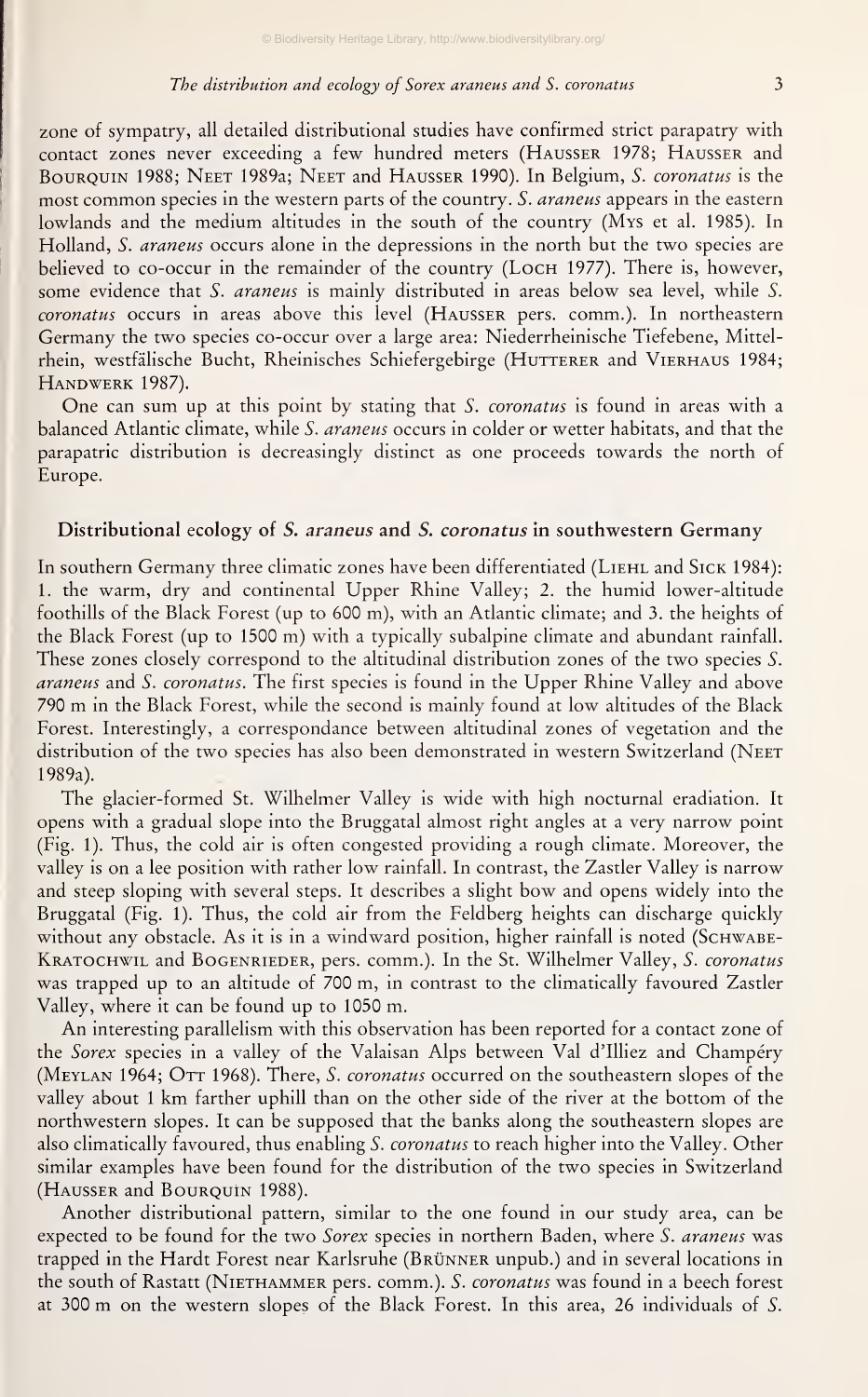

Fig. 1. Trapping sites and distribution of S. araneus (black circles) and S. coronatus (white circles) in the study area. The contact zone is given by a black and white circle. A: Freiburg region, in southwestern Germany, B: Feldberg region in the Black Forest. Locality numbers correspond to Table <sup>1</sup>

coronatus and 3 of S. araneus were captured (BRAUN and KISCHNICK 1987). The shrews might have been taken from acontact zone but, at present, no additional data are available for this region.

Whereas the distribution of the *Sorex* species in the Black Forest corresponds to the situation throughout Europe described above, the occurrence of S. araneus in the Upper Rhine Valley, where it has already been found in Alsace by Hausser (1978), and the simultaneous absence of S. coronatus reveal a possible significance of drought and heat factors of the Continental climate for the distributional ecology of the two species. An additional indication comes from the Catalan parts of the Pyrénées where the climate is dry, warm and Mediterranean-like and where S. araneus descends to low altitudes, while S.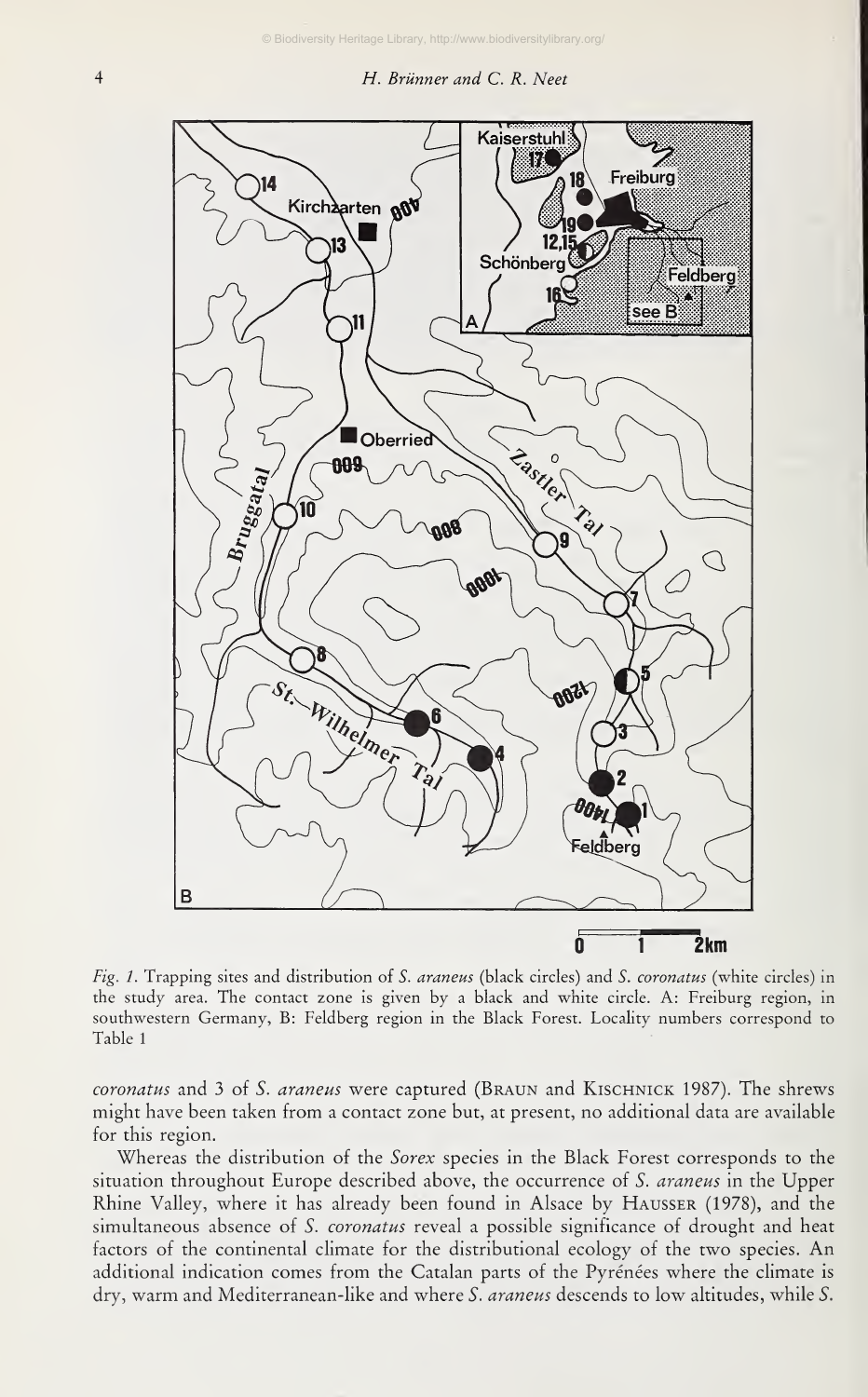#### The distribution and ecology of Sorex araneus and S. coronatus 5

coronatus isonly found at 800-1500 m, although it is widespread in the Atlantic climate of northwestern Spain (LOPEZ-Fuster et al. 1985).

## Ecological comparison of the two species

In contrast to S. coronatus having a relatively limited distribution in western Europe, S. araneus has a large distributional range from the Pyrénées to Lake Baikal in Siberia with its distributional centre in the continental east. As a species, S. araneus reveals greater ecological valency (Hausser and Bourquin 1988). This point is supported by some aspects of the evolutionary biogeography of the two shrew species. The British mainland, for example, with typical Atlantic climate, is only inhabited by S. araneus since S. coronatus did not arrive before its separation from the continent after the last glaciations. This species also did not succeed in passing the Alps to northern Italy. In these two regions S. araneus occupies all suitable habitats in the plains and in the mountain areas. As shown by HAUSSER and BOURQUIN (1988), in Switzerland S. *araneus* would be able to exist in most biotopes of the country. Its absence in the lowlands can more convincingly be explained by competition pressure going out from S. coronatus than by autoecological constraints (NEET and HAUSSER 1990). It should, however, be pointed out that S. araneus is not a simple species, but consists of several chromosomal types (e.g. SEARLE 1984; Hausser et al. 1985; Hausser et al. 1986; Reumer and Meylan 1986). To what extent are these races differentiated from an ecological point of view is not yet known and, obviously, this point may be of crucial importance in explaining the apparently wide ecological valency of S. araneus.

The principle stating that ecologically identical species cannot coexist (Gause 1934) is now widely accepted (BEGON et al. 1986). As a consequence of the general similarity of S. araneus and S. coronatus, competition is an important factor in the lack of overlap of their distributional ranges (HAUSSER 1978; NEET and HAUSSER 1990). An ecological field analysis in Switzerland revealed that in two contact zones, the two species coexisted over a

| Altitude<br>(m a.s.l.) | Species     | $n$ (ind.)<br>S. araneus/<br>S. coronatus | No. | Locality                                                                                         |
|------------------------|-------------|-------------------------------------------|-----|--------------------------------------------------------------------------------------------------|
| 1450                   |             | 1/0                                       |     | Feldberg, near top                                                                               |
| 1230                   |             | 1/0                                       |     | Feldberg, Zastler Hut                                                                            |
| 1050                   |             | O/1                                       | 3   | Upper Zastler Valley                                                                             |
| 900                    |             | 2/0                                       | 4   | Upper St. Wilhelmer Valley                                                                       |
| 900                    | $\mathbf 0$ | 3/3                                       | 5   | Middle Zastler Valley                                                                            |
| 790                    |             | 2/0                                       | 6   | Upper St. Wilhelmer Valley                                                                       |
| 730                    | О           | 0/1                                       |     | Lower Zastler Valley                                                                             |
| 700                    |             | 0/7                                       | 8   | Middle St. Wilhelmer Valley                                                                      |
| 600                    | 000000000   | 0/1                                       | 9   | Lower Zastler Valley                                                                             |
| 540                    |             | 0/5                                       | 10  | Bruggatal, near Oberried                                                                         |
| 420                    |             | 0/2                                       | 11  | Zartener Becken, near Oberried                                                                   |
| 400                    |             | 1/1                                       | 12  | Schönberg, near Ebringen                                                                         |
| 390                    |             | 0/1                                       | 13  | Zartener Becken, near Kirchzarten                                                                |
| 360                    |             | 0/2                                       | 14  | Zartener Becken, near Freiburg                                                                   |
| 350                    |             | 0/1                                       | 15  | Schönberg, near Ebringen                                                                         |
| 300                    |             | O/3                                       | 16  | Border of Black Forest, near Ehrenkirchen                                                        |
| 270                    |             | 3/0                                       | 17  | Kaiserstuhl, Liliental                                                                           |
| 230                    |             | 4/0                                       | 18  | Mooswald, northwest of Freiburg                                                                  |
| 215                    |             | 42/0                                      | 19  | Mooswald, southwest of Freiburg                                                                  |
|                        |             | Locality numbers correspond to Fig. 1     |     | Black circles = S. araneus, white circles = S. coronatus, black and white circle = contact zone. |

Table 1. List of trapping sites in southwestern Germany, classified by their altitudes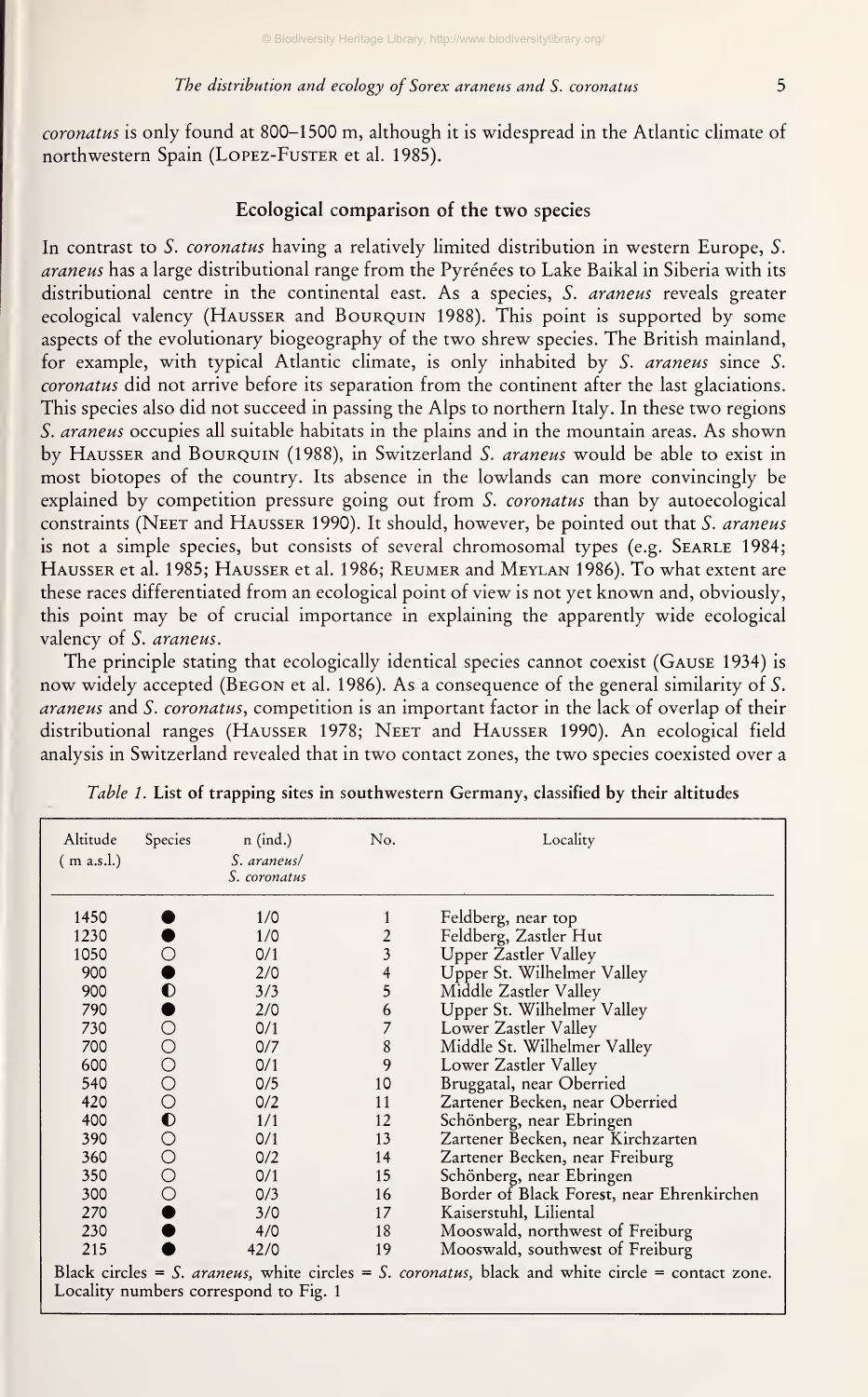## 6 H. Brünner and C. R. Neet

limited zone of overlap by selecting different microhabitats, those of S. araneus having a thicker litter layer and higher soil humidity (Neet and Hausser 1990). It was also shown that S. araneus and S. coronatus occupy the same trophic niche in their zones of contact (Neet 1989a) and that equal intensities of intra- and interspecific competition for food as <sup>a</sup> limiting factor lead to interspecific territoriality (Neet 1989b). In other words, the two species do differ in terms of their ecoclimatic adaptations but are still too similar to coexist. This example thus illustrates the usefulness of the principle of limiting similarity proposed by Mac ARTHUR and LEVINS (1967).

If the high ecological similarity of S. araneus and S. coronatus does not allow sympatrical distribution, and although the contact zones we observe today seem to be relatively stabilized, one may suppose that, on an evolutionary time scale, one species will dominate the other and, with climatic changes, will replace it over an appreciable geographical space. This is how the distributional ecology of S. araneus and S. coronatus has been interpreted, since the actual distribution of the two species bears several indications that S. coronatus has forced S. araneus up to the north and east of Europe since the last glaciations. Moreover, the limited adaptations of both species to regionally or locally different climates in connection with mutual exclusion are considered to be characteristics of an early stage of ecological differentiation (Hausser 1984; Hausser et al. 1985).

The results presented here confirm the parapatric interpretation (e.g. Hausser et al. 1985; Hausser and Bouroum 1988) especially since there is a clear similarity between the Situation in southwestern Germany and that in western Switzerland (Table 2). In central and northern Germany, the situation is less clear and the distribution is more mosaic-like. In that area, the distribution of the two species is sometimes considered as sympatrical (HUTTERER pers. comm.). HANDWERK (1987) reported ratios of S. araneus: S. coronatus of <sup>1</sup> : <sup>1</sup> to <sup>1</sup> : 3 for the plains of the Niederrhein and the Cologne-Bonn region, and 2 : <sup>1</sup> ratios

|                              | Southwestern Germany                 | Western Switzerland                                                                           |
|------------------------------|--------------------------------------|-----------------------------------------------------------------------------------------------|
| Altitude range               |                                      |                                                                                               |
| S. araneus                   | $215 - 1450$ m                       | 380-1950 m                                                                                    |
| S. coronatus                 | 300-1050 m                           | 490-1340 m                                                                                    |
| Type of distribution         | parapatric                           | parapatric                                                                                    |
| Relative habitat preferences |                                      |                                                                                               |
| S. araneus                   | cold (continental)                   | wet and cold                                                                                  |
| S. coronatus                 | warm (Atlantic)<br>balanced humidity | dry and warm                                                                                  |
| Breadth of contact zones     | 200-2000 $m^a$                       | $100 - 1000$ m <sup>b</sup>                                                                   |
| Ecological relationship      |                                      |                                                                                               |
| in the contact zones         |                                      | Habitat selection in response<br>to interspecific competition<br>Interspecific territoriality |

Germany and western Switzerland Data for western Switzerland are taken from NEET 1989a

Table 2. Comparison of the distributional ecology of S. araneus and S. coronatus in southwestern

estimated to be equivalent to the length of the trapping area, i. e. 200 m; in the St. Wilhelmer Valley the maximal breadth was estimated to be of 2000 m, which corresponds to the distance the between capture points 6 and 8 (Fig. 1). -  $^{\rm b}$  Neet (1989a) indicates breadths around 100 m. The between capture points 6 However, in patchy areas (woodlands alternating with grasslands) it is difficult to estimate a precise value (see Neet and Hausser 1990). However, maximal values around <sup>1000</sup> m have been estimated.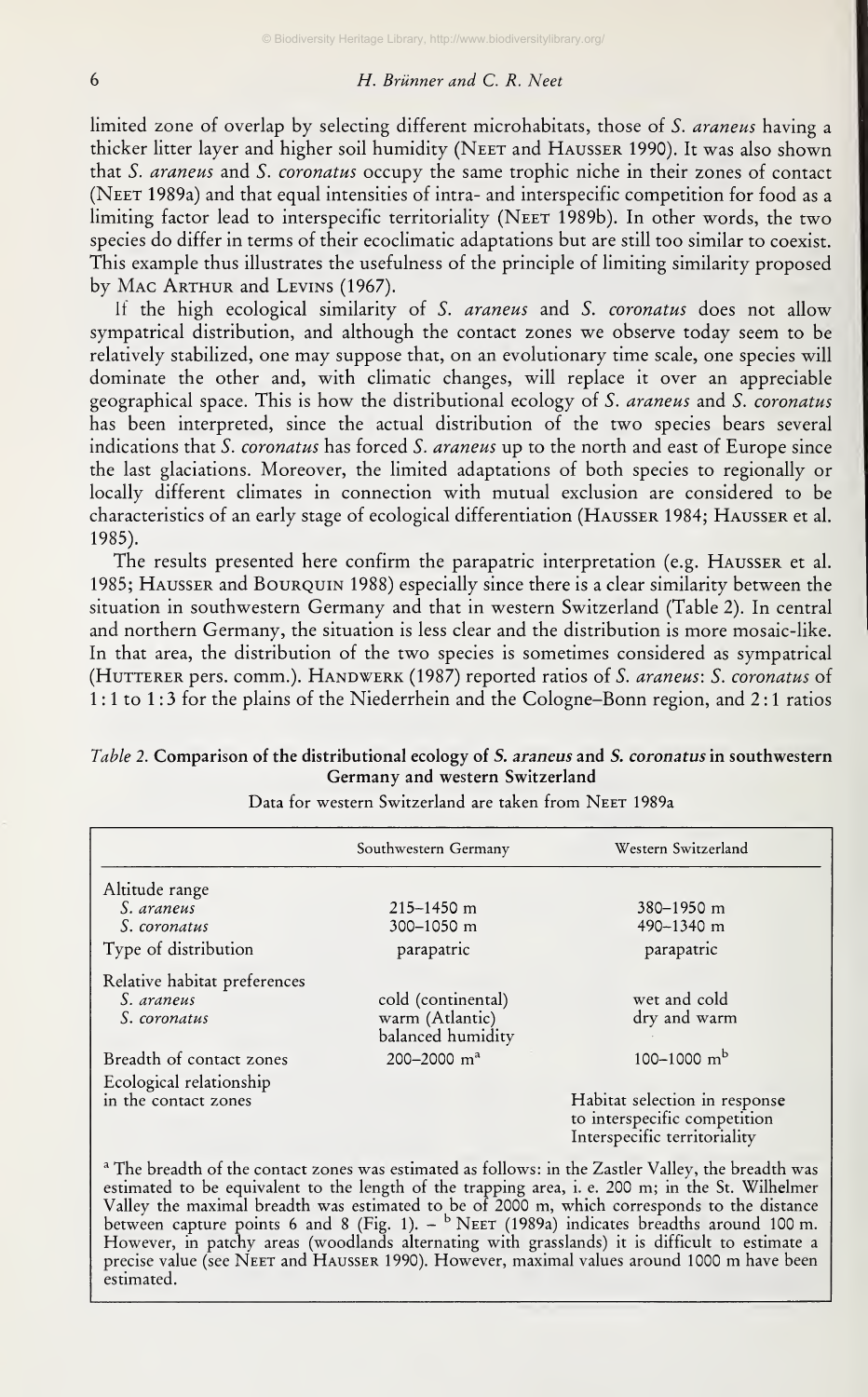#### The distribution and ecology of Sorex araneus and S. coronatus 7

for the adjacent regions of medium altitude. Neet and Hausser (1990) consider that the work of HANDWERK (1987) lacks sufficient detail to ascertain whether the two species are sympatrically or parapatrically distributed in that area. A detailed ecological study might reveal local differentiation, which may be very subtle, as in the Swiss contact zones. Nevertheless, an alternative hypotheses exists and is due to the simple fact that resource availability influences interspecific competition. In the contact zones studied by Neet and Hausser (1990), there is evidence that food was <sup>a</sup>limiting factor (Neet 1989a) and that competitive pressure induced interspecific territoriality (Neet 1989b). If there are no limiting ressources, the situation may change. An example is given in the work by LLEWELLYN and JENKINS (1987) on the cricetids Peromyscus maniculatus and P. truei, where it was shown that there are seasonal changes in overlap of microhabitat niche, and that these changes may be explained by the degree of resource scarcity. In one of the contact zones studied in Switzerland, it was shown that the competitive pressure between S. araneus and S. coronatus is present throughout the year (NEET and HAUSSER 1990). However, the situation may be different in central and northern Germany. A seasonal Variation in competitive pressures is <sup>a</sup> realistic hypothesis and may result in variations of the degree of overlap between the two species and limited sympatry.

#### Acknowledgements

One of us (H. B.) gratefully received important impulse for this work from Prof. G. Osche, University of Freiburg. We both thank Prof. P. VOGEL and Prof. J. HAUSSER from the University of Lausanne for their support, interest and help in this research. The electrophoretic determinations were started in the Institute of Zoology and Animal Ecology of the University of Lausanne and later performed in the laboratory of Prof. H. Gutzeit, University of Freiburg, with friendly support of V.<br>Grau. Traps were placed at disposal by M. Brau, Staatliches Museum für Naturkunde, Karlsruhe. The work was supported by Prof. Friedrich Kiefer-Fonds, Badischer Landesverein für Natur-<br>kunde und Naturschutz e. V. Many thanks are due to H. Brack for her invaluable help in the field.

## Zusammenfassung

#### Eine parapatrische Szenerie: Die Verbreitung und Ökologie von Sorex araneus und Sorex coronatus (Insectivora, Soricidae) in Südwestdeutschland

Die Verbreitung von S*orex araneus* und S*orex coronatus* in Südwestdeutschland wurde in einem<br>Transekt vom Oberrheingraben zum Feldberg im Schwarzwald untersucht. Die Artbestimmung geschah mittels einer Polyacrylamid-Gelelektrophorese des Gesamtbluteiweißes. Im Untersuchungs raum waren die beiden Arten parapatrisch verbreitet, und dies in Form einer alternierenden Höhenverbreitung. *S. araneus* wurde im Oberrheintal und am oberen Feldberg angetroffen, *S. coronatus* in den unteren und mittleren Schwarzwaldlagen. Im klimatisch begünstigten Zastler Tal reicht die Verbreitung von S. *coronatus* 400 Höhenmeter weiter talaufwärts als im kälteren und rauheren St. Wilhelmer Tal. Zwei Kontaktzonen, eine obere und eine untere, wurden ausfindig gemacht. Im Untersuchungsgebiet können die beiden Arten als höhenvikariierende Arten bezeichnet werden. Die Okologie und Verbreitungsgeschichte von S. *araneus* und S. *coronatus* wird anhand der bisher bekannt gewordenen Daten über ihre Lebensräume diskutiert. S. *araneus* besiedelt Gebiete mit eher kontinentalem Charakter sowie Lebensräume mit nassen und trockenen Böden. Dagegen bevorzugt S. coronatus atlantisches Klima und ausgeglichene Bodenfeuchtigkeit.

#### References

- BAKER, R. J.; HAIDUK, M. W.; ROBBINS, L. W.; CADENA, A.; KOOP, B. F. (1982): Chromosomal studies of South American bats and their systematic implications. Special publ. Pymatuning Lab. Ecol. 6, 303-327.
- Begon, M.; Harper, J. L.; Townsend, C. R. (1986): Ecology. Individuals, Populations and Communities. Oxford: Blackwell.
- Braun, M.; Kischnick, P. (1987): Spitzmäuse und ihre Nahrung in einem Buchenwald. Carolinea 45, 159-160,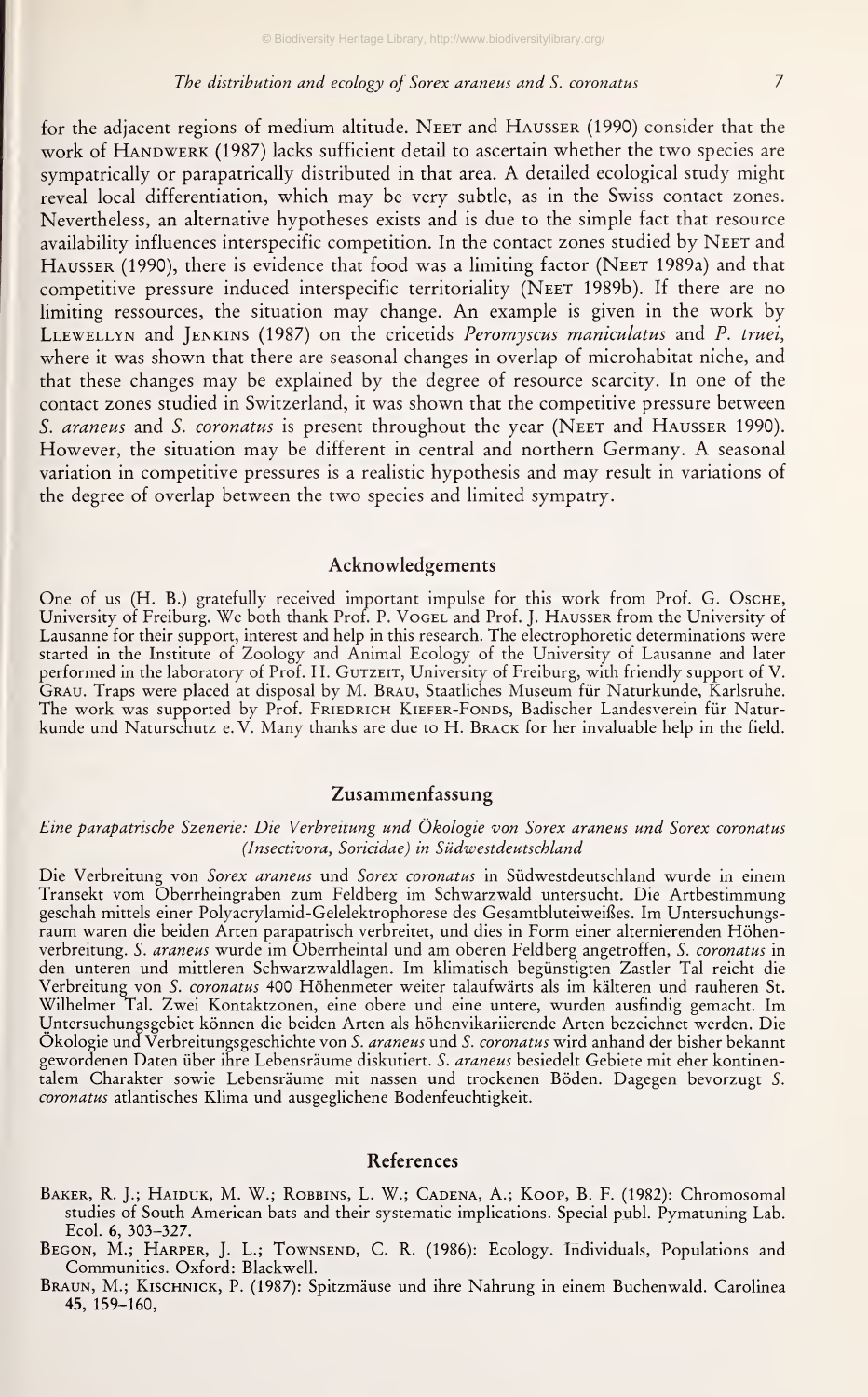- BRÜNNER, H.; HOFFRICHTER, O. (1987): Neue Fundorte der Alpenspitzmaus (Sorex alpinus Schinz, 1837) im Südschwarzwald. Mitt. bad. Landesver. Naturkunde u. Naturschutz N.F. 14, 403-408.
- Gause, G. F. (1934): The struggle for existence. Baltimore: Wiliams and Wilkins Co.: (1934). New York: Hafner Publ. (Repr. 1964).
- Handwerk, J. (1987): Neue Daten zur Morphologie, Verbreitung und Ökologie der Spitzmäuse Sorex araneus und S. coronatus im Rheinland. Bonn. zool. Beitr. 38, 273-297.
- HAUSSER, J. (1978): Répartition en Suisse et en France de Sorex araneus L., 1758 et de Sorex coronatus Millet, <sup>1828</sup> (Mammalia, Insectivora). Mammalia 42, 329-341. — (1984): Genetic drift and selection: Their respective weights in the morphological and genetic
- differentiation of four species of shrews in Southern Europe (Insectivora, Soricidae). Z. zool. Syst.
- (1990): Sorex coronatus Millet, 1828. In: Handbuch der Säugetiere Europas. Ed. by J. NIETHAMmer and F. Krapp. Wiesbaden: Aula-Verlag.
- Hausser, J.; Bourquin, J.-D. (1988): Repartition de douze especes de mammiferes en Suisse. Atlas des Mammiferes de Suisse. Societe suisse pour l'etude de la faune sauvage, Lausanne.
- HAUSSER, J.; CATZEFLIS, F.; MEYLAN, A.; VOGEL, P. (1985): Speciation in the Sorex araneus complex (Mammalia: Insectivora). Acta Zool. Fennica 170, 125-130.
- HAUSSER, J.; DANNELID, E.; CATZEFLIS, F. (1986): Distribution of two karyotypic races of Sorex araneus (Insectivora, Soricidae) in Switzerland and the post-glacial recolonization of the Valais: First results. Z. zool. Syst. Evolut.-forsch. 24, 307-314.
- HAUSSER, J.; HUTTERER, R.; VOGEL, P. (1990): Sorex araneus L. 1758. In: Handbuch der Säugetiere Europas. Ed. by J. Niethammer and F. Krapp. Wiesbaden: Aula-Verlag.
- Hausser, J.; Zuber, N. (1983): Determination specifique d'individus vivants des deux especes jumelles Sorex araneus et S. coronatus, par deux techniques biochimiques (Insectivora, Soricidae). Rev. suisse Zool. 90, 857-862.
- Hutterer, R.; Vierhaus, H. (1984): Waldspitzmaus, Schabrackenspitzmaus. In: Die Säugetiere Westfalens. Ed. by R. Schröpfer; R. Feldmann and H. Vierhaus. Münster: Abh. Westf. Mus. Naturkunde 4, 54-60.
- Knoch, D. (1989): Säugetiere im Beichengebiet. In: Der Belchen im Schwarzwald. Die Natur- und Landschaftsschutzgebiete Baden-Württembergs 13. Landesanstalt für Umweltschutz, Baden- Württemberg, 1159-1165.
- Liehl, E.; Sick, W. D. (1984): Der Schwarzwald Beiträge zur Landeskunde. <sup>3</sup>ed. Ver. Allemann. Inst. Freiburg i. Br. 47. Bühl, Baden: Konkordia.
- Llewellyn, J. B.; Jenkins, S. H. (1987): Patterns of niche shift in mice: Seasonal changes in microhabitat breadth and overlap. Am. Nat. 129, 365-381.
- Loch, R. (1977). A biometrical study of karyotypes A and B of Sorex araneus Linnaeus, 1758, in the Netherlands (Mammalia, Insectivora). Lutra 19, 21-36.
- Lopez-Fuster, M. J.; Gosalbez, J.; Sans-Coma, V. (1985): Presencia y distribucion de Sorex coronatus Millet, <sup>1828</sup> (Insectivora, Mammalia) en el NE iberico. P. Dept. Zool. Barcelona 11, 93-97.
- Mac Arthur, R. H.; Levins, R. (1967): The limiting similarity, convergence and divergence of coexisting species. Am. Nat. 101, 377-385.
- Meylan, A. (1964): Le polymorphisme chromosomique de Sorex araneus L. (Mammalia, Insectivora). Rev. suisse Zool. 71, 903-983.
- MEYLAN, A.; HAUSSER, J. (1978): Le type chromosomique A des Sorex du groupe araneus: Sorex coronatus Millet, 1828 (Mammalia, Insectivora). Mammalia 42, 115-122.
- Mys, B.; van der Straeten, E.; Verheyen, W. (1985): The biometrical and morphological identification and the distribution of Sorex araneus L., 1758 and S. coronatus Millet, 1828 in Belgium (Insectivora, Soricidae). Lutra 28, 55-70.
- NEET, C. R. (1989a): Ecologie comparée et biogéographie évolutive de deux espèces parapatriques: Sorex araneus et S. coronatus (Mammalia, Insectivora, Soricidae). Ph. D. thesis, University of Lausanne.<br>(1989b): Evaluation de la territorialité interspécifique entre *Sorex araneus* et *S. coronatus* dans une
- zone de syntopie (Insectivora, Soricidae). Mammalia 53, 329-335.
- NEET, C. R.; HAUSSER, J. (1989): Chromosomal rearrangements, speciation and reproductive isolation: the example of two karyotypic species of the genus Sorex. J. evol. Biol. 2, 373-378.
- (1990): Habitat selection in zones of parapatric contact between the common shrew *Sorex* araneus and Millet's shrew S.coronatus. J. Anim. Ecol. 59, 235-250.
- OLERT, J. (1973): Cytologisch-morphologische Untersuchungen an der Waldspitzmaus (Sorex araneus Linne, 1758) und der Schabrackenspitzmaus (Sorex gemellus Ott, 1968. (Mammalia -Insectivora). Veröffentl. Univ. Innsbruck 76, 1-73.
- OTT, J. (1968): Nachweis natürlicher reproduktiver Isolation zwischen Sorex gemellus sp. n. und Sorex araneus Linnaeus, 1758 in der Schweiz (Mammalia, Insectivora). Rev. suisse Zool. 75, 53-75.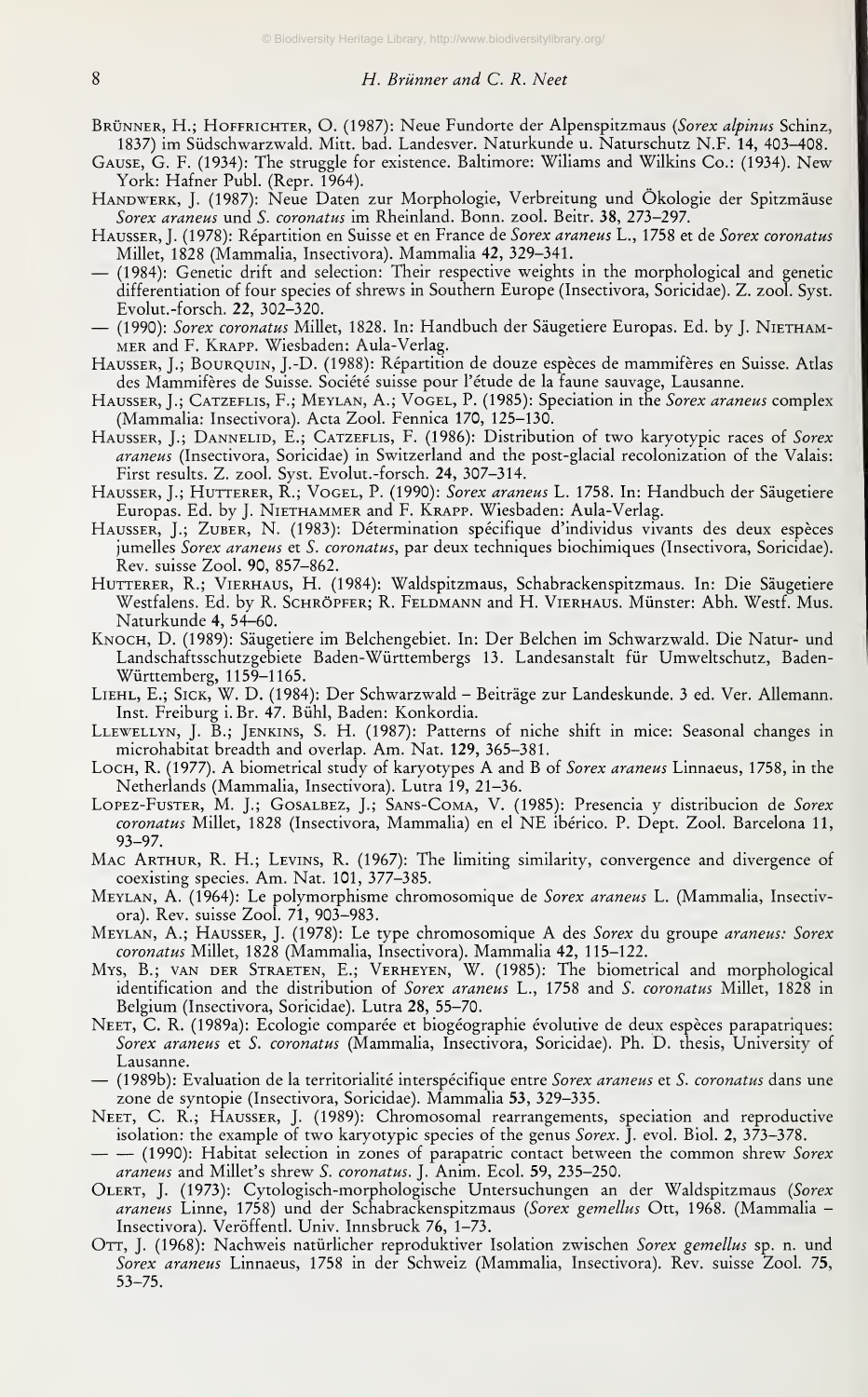Schwammberger, K. H. (1976): Nachweis der Schabrackenspitzmaus {Sorex gemellus Ott, 1968) in Westfalen. Natur u. Heimat 36, 66-69.

SEABRIGHT, M. (1971): A rapid banding technique for human chromosomes. Lancet 2, 971-972. SEARLE, J. B. (1984): Three new karyotypic races of the common shrew Sorex araneus (Mammalia: Insectivora) and a phylogeny. Syst. Zool. 33, 184-194.

Authors' addresses: HARALD BRÜNNER, Institut für Biologie I (Zoologie), Albertstraße 21a, Albert-Ludwigs-Universität, W-7800 Freiburg/Br., FRG, and Dr CORNELIS R. NEET, Conservation de la faune, Chemin du Marquisat 1, CH-1025 St. Sulpice, Switzerland